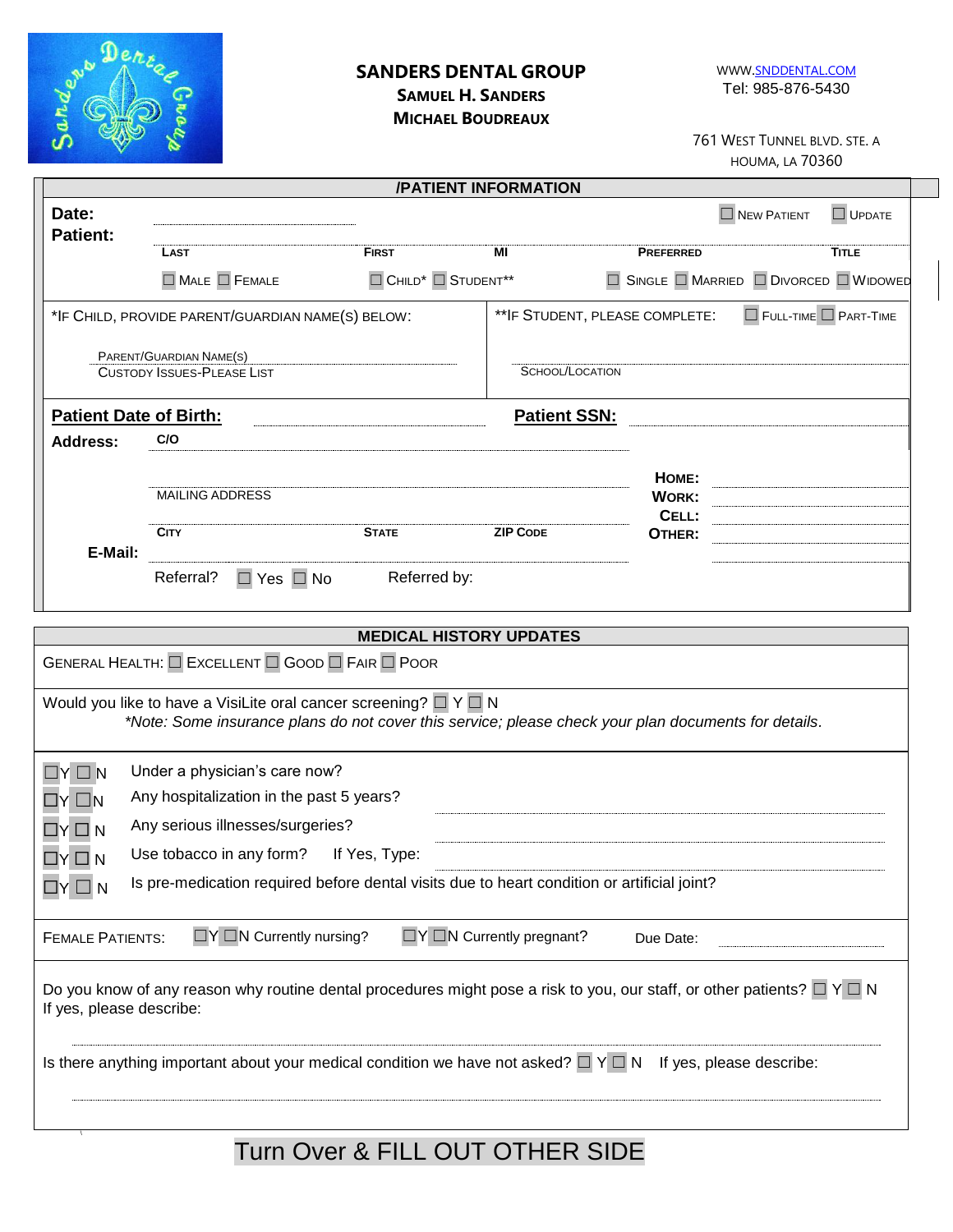| Maria Denis<br><b>SANDERS DENTAL GROUP</b><br><b>SAMUEL H. SANDERS</b><br><b>MICHAEL BOUDREAUX</b>                                                                                                                                                                                                                                                                                                                                      |                                                                                                                                                                                                                                                                                                               |                                                                                                                                                                                                                                                                                          | WWW.SNDDENTAL.COM<br>Tel: 985-876-5430<br>761 WEST TUNNEL BLVD. STE. A<br><b>HOUMA, LA 70360</b>                                                                                                                                       |  |  |  |  |  |  |
|-----------------------------------------------------------------------------------------------------------------------------------------------------------------------------------------------------------------------------------------------------------------------------------------------------------------------------------------------------------------------------------------------------------------------------------------|---------------------------------------------------------------------------------------------------------------------------------------------------------------------------------------------------------------------------------------------------------------------------------------------------------------|------------------------------------------------------------------------------------------------------------------------------------------------------------------------------------------------------------------------------------------------------------------------------------------|----------------------------------------------------------------------------------------------------------------------------------------------------------------------------------------------------------------------------------------|--|--|--|--|--|--|
| ALL PATIENTS: DO YOU HAVE, OR HAVE YOU EVER HAD ANY OF THE FOLLOWING? (CHECK ALL THAT APPLY):<br>$\Box$ NONE                                                                                                                                                                                                                                                                                                                            |                                                                                                                                                                                                                                                                                                               |                                                                                                                                                                                                                                                                                          |                                                                                                                                                                                                                                        |  |  |  |  |  |  |
| $\Box$ ACID REFLUX<br>$\Box$ ADHD<br>$\Box$ AIDS/HIV<br>$\Box$ ANEMIA<br><b>NOREXIA</b><br>$\Box$ ANXIETY<br>ARTIFICIAL HEART VALVE<br><b>ARTIFICIAL JOINTS</b><br>$\Box$ ARTHRITIS<br>$\Box$ ASTHMA<br>AUTISM/ASPERGER'S<br><b>BLEEDING DISORDER</b>                                                                                                                                                                                   | <b>BULIMIA</b><br><b>CANCER/MALIGNANCY</b><br><b>CEREBRAL PALSY</b><br><b>CHEMICAL DEPENDENCY</b><br><b>CHICKEN POX</b><br><b>CONVULSIONS</b><br><b>DEPRESSION</b><br><b>DIABETES</b><br><b>DIZZINESS/FAINTING</b><br><b>EPILEPSY/SEIZURES</b><br>$\Box$ FREQUENT EAR INFECTIONS<br><b>FREQUENT HEADACHES</b> | <b>HEARING PROBLEMS</b><br>$\Box$ HEART ATTACK<br><b>HEART DISEASE</b><br>$\Box$ HEART MURMUR<br>$\Box$ HEPATITIS<br>HIGH BLOOD PRESSURE<br><b>EXIDNEY DISEASE</b><br><b>LIVER PROBLEMS</b><br>MITRAL VALVE PROLAPSE<br>MONONUCLEOSIS<br>$\Box$ PACEMAKER<br>$\Box$ OTHER - PLEASE LIST: | $\Box$ PSYCHIATRIC TREATMENT<br>RADIATION/CHEMO<br>$\Box$ RESPIRATORY DISEASE<br>RHEUMATIC FEVER<br>□ SINUS PROBLEMS<br><b>STROKE</b><br><b>THYROID CONDITION</b><br><b>TUBERCULOSIS</b><br><b>ULCERS</b><br><b>U</b> VENEREAL DISEASE |  |  |  |  |  |  |
|                                                                                                                                                                                                                                                                                                                                                                                                                                         | <b>MEDICAL HISTORY / ALLERGIES / ALLERGIC REACTIONS</b>                                                                                                                                                                                                                                                       |                                                                                                                                                                                                                                                                                          |                                                                                                                                                                                                                                        |  |  |  |  |  |  |
| ALL PATIENTS: ARE YOU ALLERGIC TO OR HAVE YOU EVER HAD ANY REACTION TO THE FOLLOWING? (CHECK ALL THAT APPLY):<br>SLEEPING PILLS<br><b>NONE</b><br><b>LACTOSE INTOLERANCE</b><br>$\Box$ ASPIRIN<br>$\Box$ CODEINE<br>DAIRY<br><b>NETAL SENSITIVITY</b><br>SULFA DRUGS<br>$\Box$ ANESTHETIC - LOCAL<br>PENICILLIN/OTHER ANTIBIOTICS<br>$\Box$ NITROUS OXIDE SEDATION<br><b>BARBITURATES</b><br>$\Box$ Latex<br>$\Box$ OTHER - PLEASE LIST |                                                                                                                                                                                                                                                                                                               |                                                                                                                                                                                                                                                                                          |                                                                                                                                                                                                                                        |  |  |  |  |  |  |
|                                                                                                                                                                                                                                                                                                                                                                                                                                         | <b>MEDICATION INFORMATION</b>                                                                                                                                                                                                                                                                                 |                                                                                                                                                                                                                                                                                          |                                                                                                                                                                                                                                        |  |  |  |  |  |  |
| <b>ANTIBIOTICS/SULFA DRUGS</b><br><b>BLOOD THINNERS</b><br><b>INSULIN</b><br>$\Box$ RECREATIONAL DRUGS<br><b>OTC DRUGS/ MEDICATIONS</b><br>(PLEASE LIST BELOW)                                                                                                                                                                                                                                                                          | ALL PATIENTS: ARE YOU CURRENTLY TAKING ANY OF THE FOLLOWING? (CHECK ALL THAT APPLY):<br>ANTIHISTAMINES/ALLERGY<br><b>CANCER/CHEMO MEDICATIONS</b><br>$\Box$<br><b>NITROGLYCERIN</b><br>$\Box$ THYROID MEDICATIONS<br>$\Box$ OTHER (PLEASE LIST BELOW)                                                         | <b>DAILY ASPIRIN</b><br><b>CORTISONE/STEROIDS</b><br>ORAL CONTRACEPTIVES<br><b>TRANQUILIZERS</b>                                                                                                                                                                                         | $\Box$ NONE<br><b>BLOOD PRESSURE MEDICATIONS</b><br><b>HEART MEDICATION/DIGITALIS</b><br>$\Box$ OSTEOPOROSIS MEDICATIONS<br><b>OTHER DIABETIC MEDICATIONS</b>                                                                          |  |  |  |  |  |  |
| <b>DRUG NAME</b>                                                                                                                                                                                                                                                                                                                                                                                                                        | <b>DOSAGE</b>                                                                                                                                                                                                                                                                                                 | <b>REASON PRESCRIBED</b>                                                                                                                                                                                                                                                                 |                                                                                                                                                                                                                                        |  |  |  |  |  |  |
|                                                                                                                                                                                                                                                                                                                                                                                                                                         |                                                                                                                                                                                                                                                                                                               |                                                                                                                                                                                                                                                                                          |                                                                                                                                                                                                                                        |  |  |  |  |  |  |
| <b>PATIENT CONSENT</b>                                                                                                                                                                                                                                                                                                                                                                                                                  |                                                                                                                                                                                                                                                                                                               |                                                                                                                                                                                                                                                                                          |                                                                                                                                                                                                                                        |  |  |  |  |  |  |
| To the best of my knowledge, all of the preceding answers are correct. If I have any changes in my health status of<br>if my medication changes, I shall inform the dentist and staff at the next appointment without fail.                                                                                                                                                                                                             |                                                                                                                                                                                                                                                                                                               |                                                                                                                                                                                                                                                                                          |                                                                                                                                                                                                                                        |  |  |  |  |  |  |
| Signature:                                                                                                                                                                                                                                                                                                                                                                                                                              | DATE:<br>RELATIONSHIP TO PATIENT: ADULT PATIENT PARENT GUARDIAN OTHER                                                                                                                                                                                                                                         |                                                                                                                                                                                                                                                                                          |                                                                                                                                                                                                                                        |  |  |  |  |  |  |
|                                                                                                                                                                                                                                                                                                                                                                                                                                         |                                                                                                                                                                                                                                                                                                               |                                                                                                                                                                                                                                                                                          |                                                                                                                                                                                                                                        |  |  |  |  |  |  |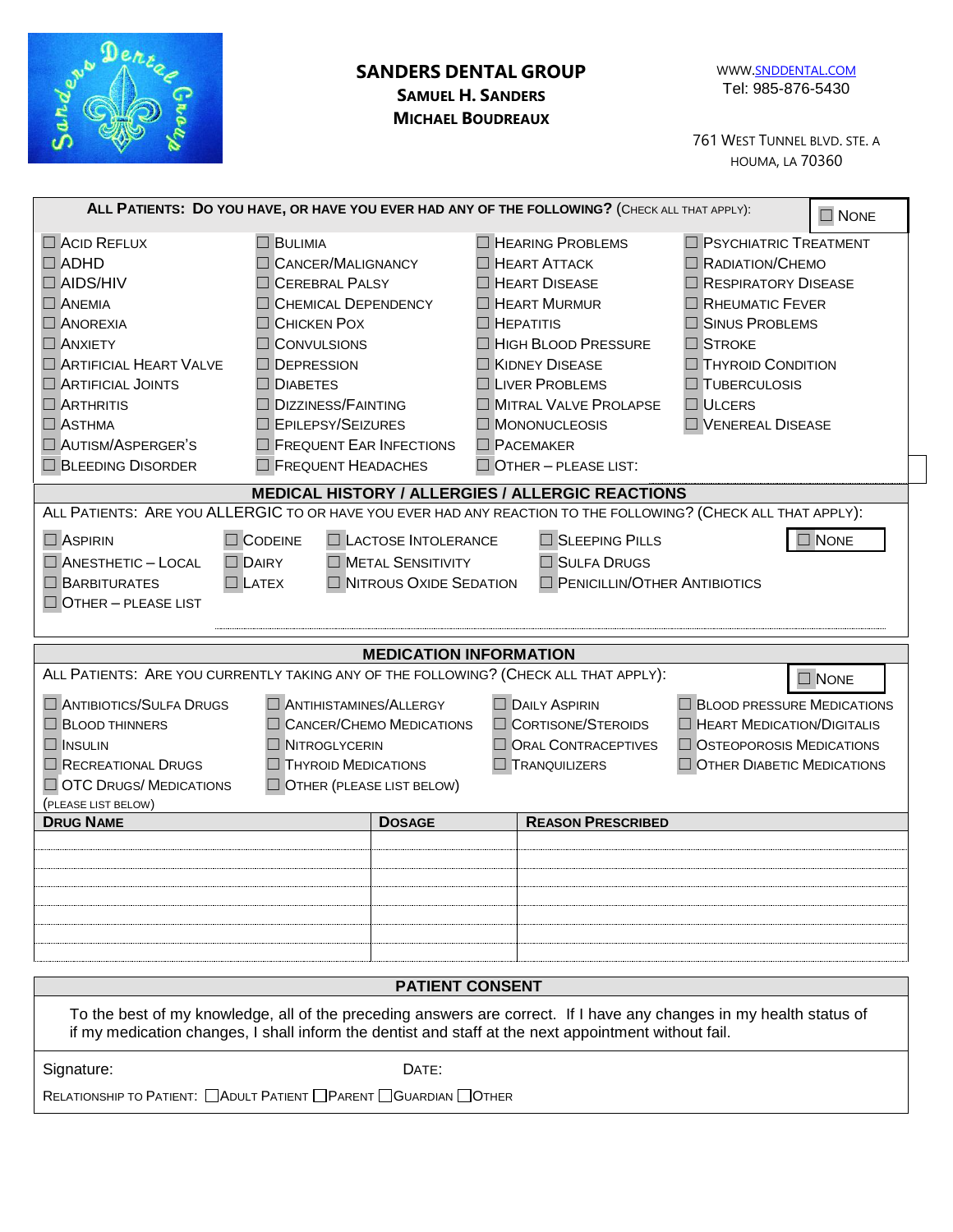| San                           | <b>SANDERS DENTAL GROUP</b><br><b>SAMUEL H. SANDERS</b><br><b>MICHAEL BOUDREAUX</b> | WWW.SNDDENTAL.COM<br>Tel: 985-876-5430                 |
|-------------------------------|-------------------------------------------------------------------------------------|--------------------------------------------------------|
|                               |                                                                                     | 761 WEST TUNNEL BLVD. STE. A<br><b>HOUMA, LA 70360</b> |
|                               | <b>DENTAL INSURANCE</b>                                                             |                                                        |
|                               | Employer                                                                            |                                                        |
|                               |                                                                                     |                                                        |
|                               |                                                                                     |                                                        |
| <b>Assignment and Release</b> |                                                                                     |                                                        |

I certify that I, and/or my dependent(s), have insurance coverage with **EXACCO and a set and assign directly to** Dr.\_\_\_\_\_\_\_\_\_\_\_\_\_\_\_\_\_\_\_\_\_\_\_\_\_\_\_\_\_\_all insurance benefits, if any, otherwise payable to me for services rendered. I understand that I am financially responsible for all charges whether or not paid by insurance. I authorize the use of my signature on all insurance submissions.

The above named dentist may use my health care information and may disclose such information to the above-named Insurance Company(ies) and their agents for the purpose of obtaining payment for services and determining insurance benefits or the benefits payable for related services. This consent will extend to future insurance companies and will end two years from the date signed below.

\_\_\_\_\_\_\_\_\_\_\_\_\_\_\_\_\_\_\_\_\_\_\_\_\_\_\_\_\_\_\_\_\_\_\_\_\_\_\_\_\_\_\_\_\_\_\_\_\_\_\_\_\_\_\_\_\_\_\_\_ **Signature of Patient, Parent, Guardian or Personal Representative**

\_\_\_\_\_\_\_\_\_\_\_\_\_\_\_\_\_\_\_\_\_\_\_\_\_\_\_\_\_\_\_\_\_\_\_\_\_\_\_\_\_\_\_\_\_\_\_\_\_\_\_\_\_\_\_\_\_\_\_\_ **Please print name of Patient, Parent, Guardian or Personal Representative**

Date **Date** Relationship to Patient

\_\_\_\_\_\_\_\_\_\_\_\_\_\_\_\_\_\_\_\_\_\_\_\_\_\_ \_\_\_\_\_\_\_\_\_\_\_\_\_\_\_\_\_\_\_\_\_\_\_\_\_\_\_\_\_\_\_\_

**CONSENT FOR DENTAL TREATMENT AND ACKNOWLEDGEMENT OF RECEIPT OF INFORMATION**

State Law requires us to obtain your consent for dental treatment. Please ask us about anything you do not understand. We are ready to answer any of your questions or explain anything you need. Any alternatives to the recommended treatment, including no treatment, have been explained to me in general terms.

**Hygiene:** prophy, exams, x-rays, full mouth debridement, scaling and root planning

**Operative:** crown, onlays, inlays, bridge preps, occlusal adjustments, splint adjustments, fillings

**Surgery:** simple extractions, surgical extractions, bone contouring, gingival contouring

**Prosthodontics:** complete dentures, partial dentures

I understand dentistry is not an exact science and complications may occur despite a dentist's best effort. There are risks associated with any dental treatment. This includes the administration of any local or general anesthetic agent, analgesic agent(s) to produce conscious sedation and/or pre-medication prior to dental care being rendered.

#### \***Some of the risks/complications are (but not limited to) the following:**

Sensitive to temperature, Damage, fracture or possible loss of tooth being treated as well as adjacent teeth and bone, Failure of wound to heal, Injuries to adjacent teeth and or soft tissue, Paresthesia (numbness of tongue), mouth, and/or face. Fracture of the maxilla (upper jaw) or the mandible (lower jaw), Opening between mouth and sinus or mouth and nose, Sloughing (unanticipated loss of hard and/or soft tissue), Trismus (jaw pain or difficulty opening), Additional surgery, hospitalization and/or further treatment may be required, burns from chemical agents used in treatment, Loss of or damage to the ability to taste, speak and/or see, Breakage of root(s) and retained root fragments, Damage to or loss of filling or other dental work, Change in bite, Incomplete removal of tooth, loss of tooth/teeth or bone, Dry socket, Injury to adjacent structures, Instrument breakage, Allergic reaction to drugs or anesthetics, Bacterial Endocarditis (heart infection), Failure of treatment to accomplish its purpose, TMJ dysfunction or worsening TMJ condition, Injury from airborne particles or instruments, Infection, Bleeding, Tooth or fragment in maxillary sinus.

State Law also requires that we specifically advise you, although rarely occurring, that dental treatment or anesthetic use may result in: Paraplegia (paralysis of both legs), Quadriplegia (paralysis of both legs and arms), Loss of function of organ(s) or limb(s), Brain damage, or Death.

#### **ACKNOWLEDGEMENT**

I ACKNOWLEDGE THAT I HAVE READ, OR THAT IT HAS BEEN READ TO ME, AND I UNDERSTAND THE INFORMATION CONTAINED ON THIS CONSENT FORM. I WAS GIVEN OPPORTUNITY TO ASK QUESTIONS THAT WERE ANSWERED TO MY SATISFACTION. I HEREBY AUTHORIZE AND DIRECT THE DENTIST AND/OR ASSOCIATES, HYGIENIST, ASSISTANTS OF THEIR CHOICE TO PERFORM DIAGNOSTIC, SURGICAL, OR DENTAL TREATMENT. THIS CONSENT WILL REMAIN VALID UNTIL REVOKED BY ME IN WRITING.

Patient Name: \_\_\_\_\_\_\_\_\_\_\_\_\_\_\_\_\_\_\_\_\_\_\_\_\_\_\_\_\_\_\_\_\_\_\_\_\_\_\_\_\_\_ Parent/Guardian (Print) \_\_\_\_\_\_\_\_\_\_\_\_\_\_\_\_\_\_\_\_\_\_\_\_\_\_\_\_\_\_\_\_\_\_\_\_\_

Relationship to Patient: \_\_\_\_\_\_\_\_\_\_\_\_\_\_\_\_\_\_\_\_\_\_\_\_\_\_\_\_\_\_\_\_\_\_\_ Signature: \_\_\_\_\_\_\_\_\_\_\_\_\_\_\_\_\_\_\_\_\_\_\_\_\_\_\_\_\_\_\_\_\_\_\_\_\_\_\_\_\_\_\_\_\_\_\_